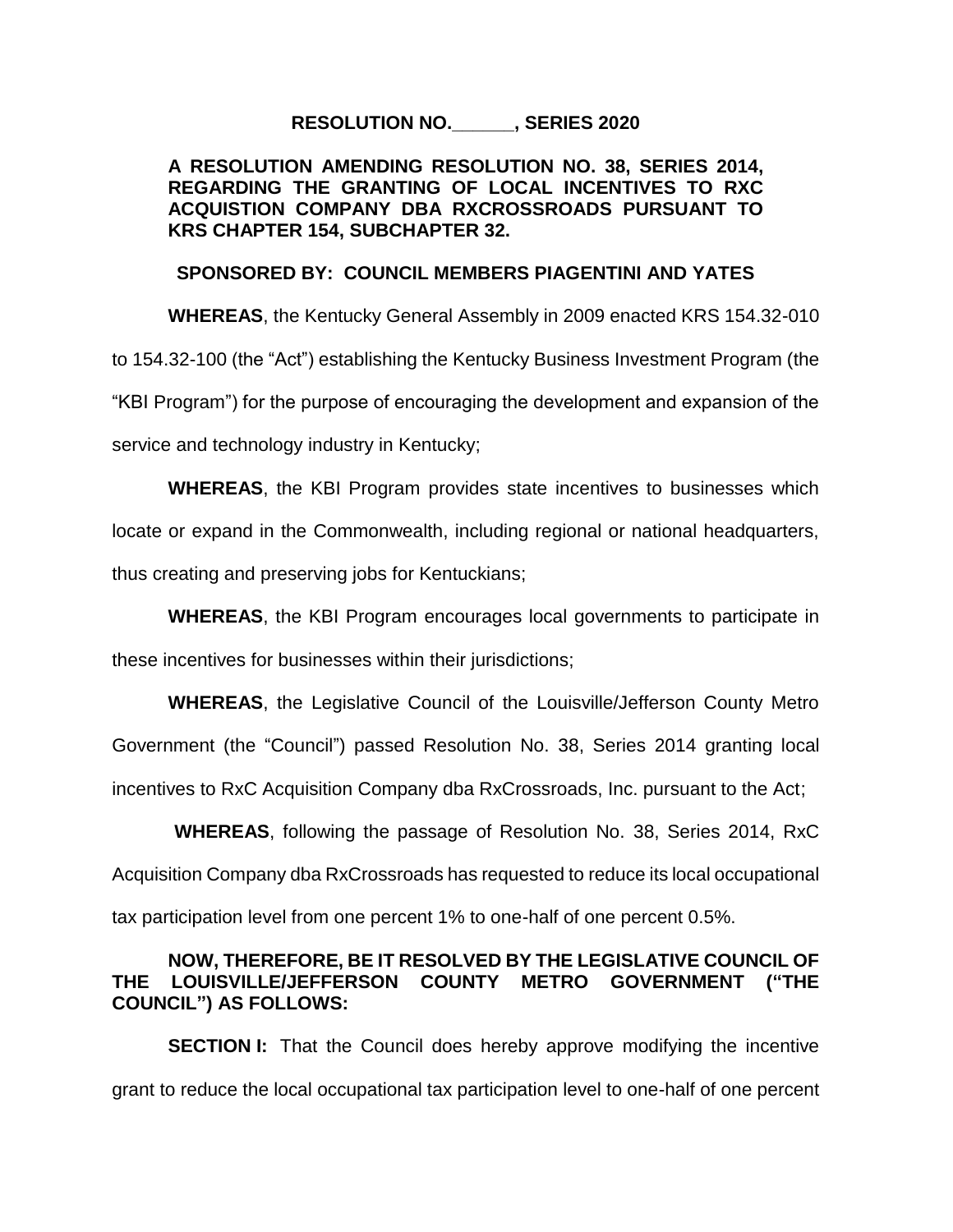(0.5%), provided such modification does not alter the Company's obligation to satisfy the requirements set forth in the Act, including minimum full time jobs, investment, and wage and employee benefits, and the terms of Resolution No. 117, Series 2012.

**SECTION II:** That the Council does hereby agree to participate in the grant of incentives under the KBI Program by contributing one-half of one percent (0.5%) of the local occupational tax pursuant to the provisions of KRS 154-32.090. The State to Local participation ratio in this grant of incentives shall be 75% to 25%, and the Company shall pay a minimum average salary equal to or greater than \$31,000 at activation.

**SECTION III:** That the Mayor and other appropriate officers and employees of Louisville/Jefferson County Metro Government are authorized and directed to execute, acknowledge and deliver on behalf of Louisville/Jefferson County Metro any and all papers, instruments, certificates, affidavits and other documents, and to do and cause to be done any and all acts and things necessary or proper for the grant of incentives as authorized by the Act and this Resolution.

**SECTION IV:** No portion of the funds derived by the Company from the grant of incentives herein shall be used by the Company for any purposes designed to prevent, limit, discourage or restrict union activities within the Company.

**SECTION V:** This Resolution shall be effective upon its passage and approval.

Sonya Harward **David James** 

Metro Council Clerk **President of the Council** 

\_\_\_\_\_\_\_\_\_\_\_\_\_\_\_\_\_\_\_\_\_\_\_\_\_\_\_\_\_\_\_ \_\_\_\_\_\_\_\_\_\_\_\_\_\_\_\_\_\_\_\_\_\_\_\_\_\_\_\_\_